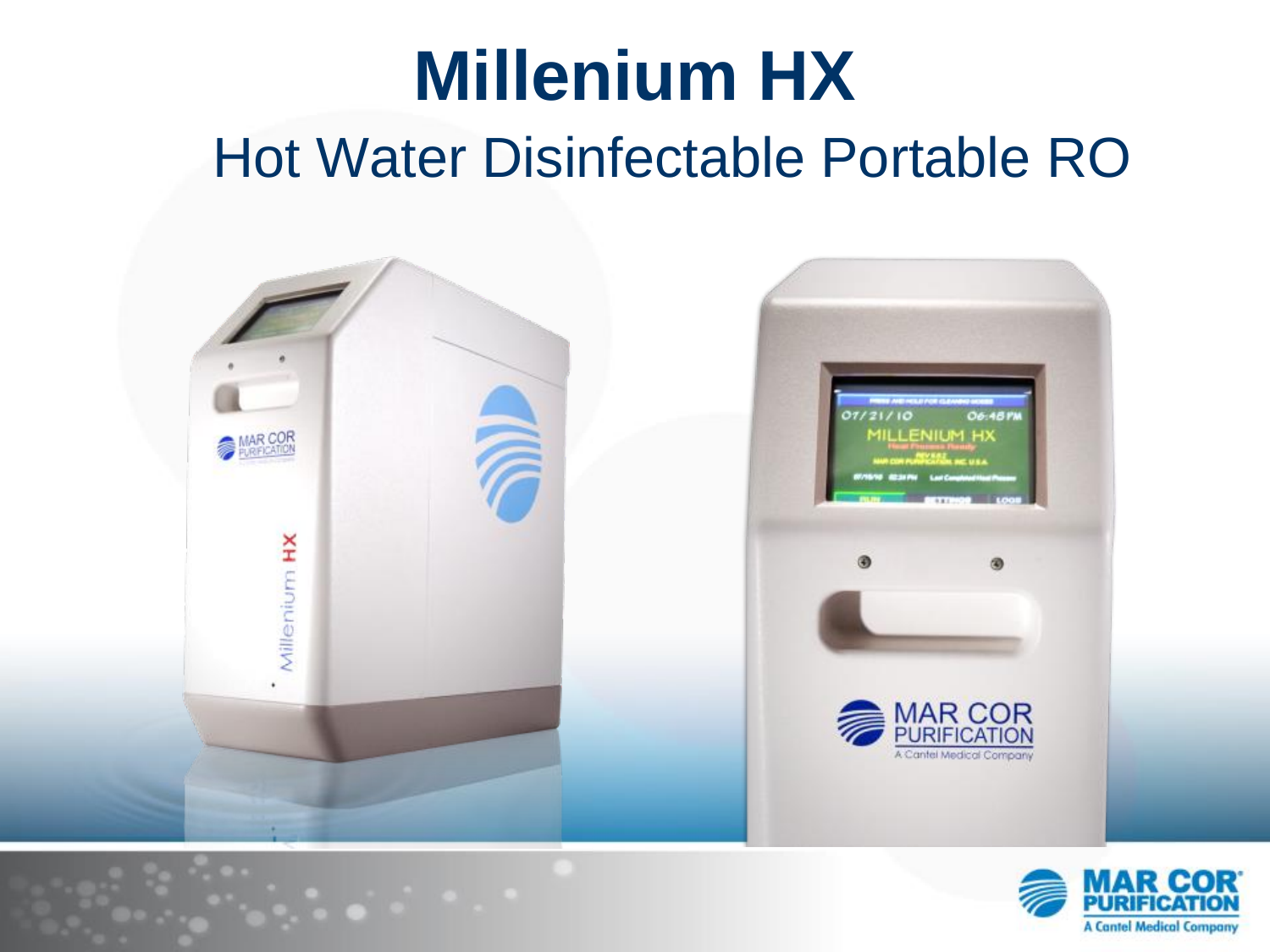### **Opportunity**

- Home hemodialysis offer patients an opportunity to maintain quality of life
- Shorter, more frequent, dialysis improves patient health and stability

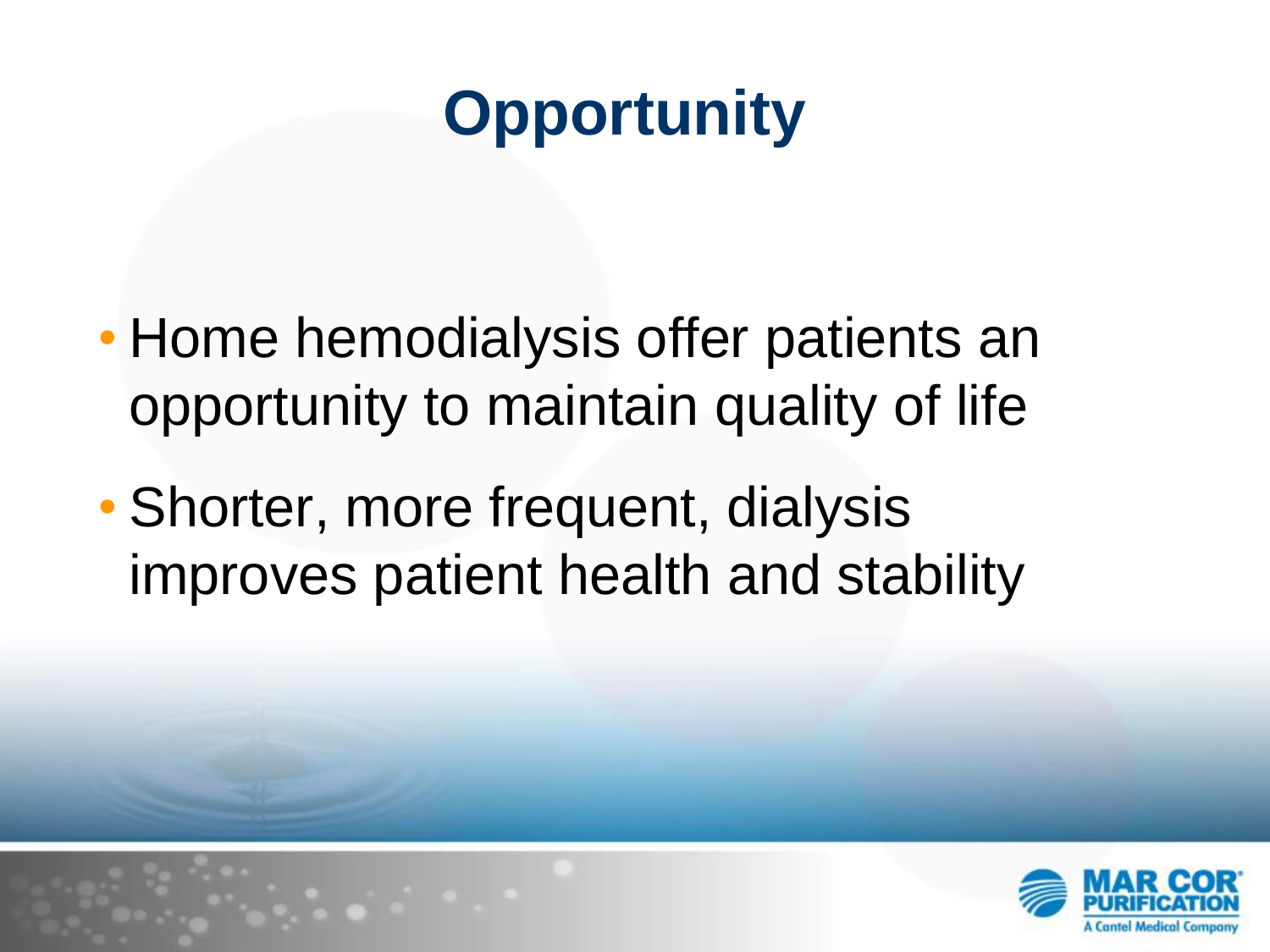#### **Problem**

- Current portable water treatment systems are not optimally designed to support home hemodialysis
	- Difficult for patients to operate
	- Difficult to disinfect
	- Power requirements challenge home AC
	- Noise levels inhibit patient comfort
	- Lack integration with the kidney machine

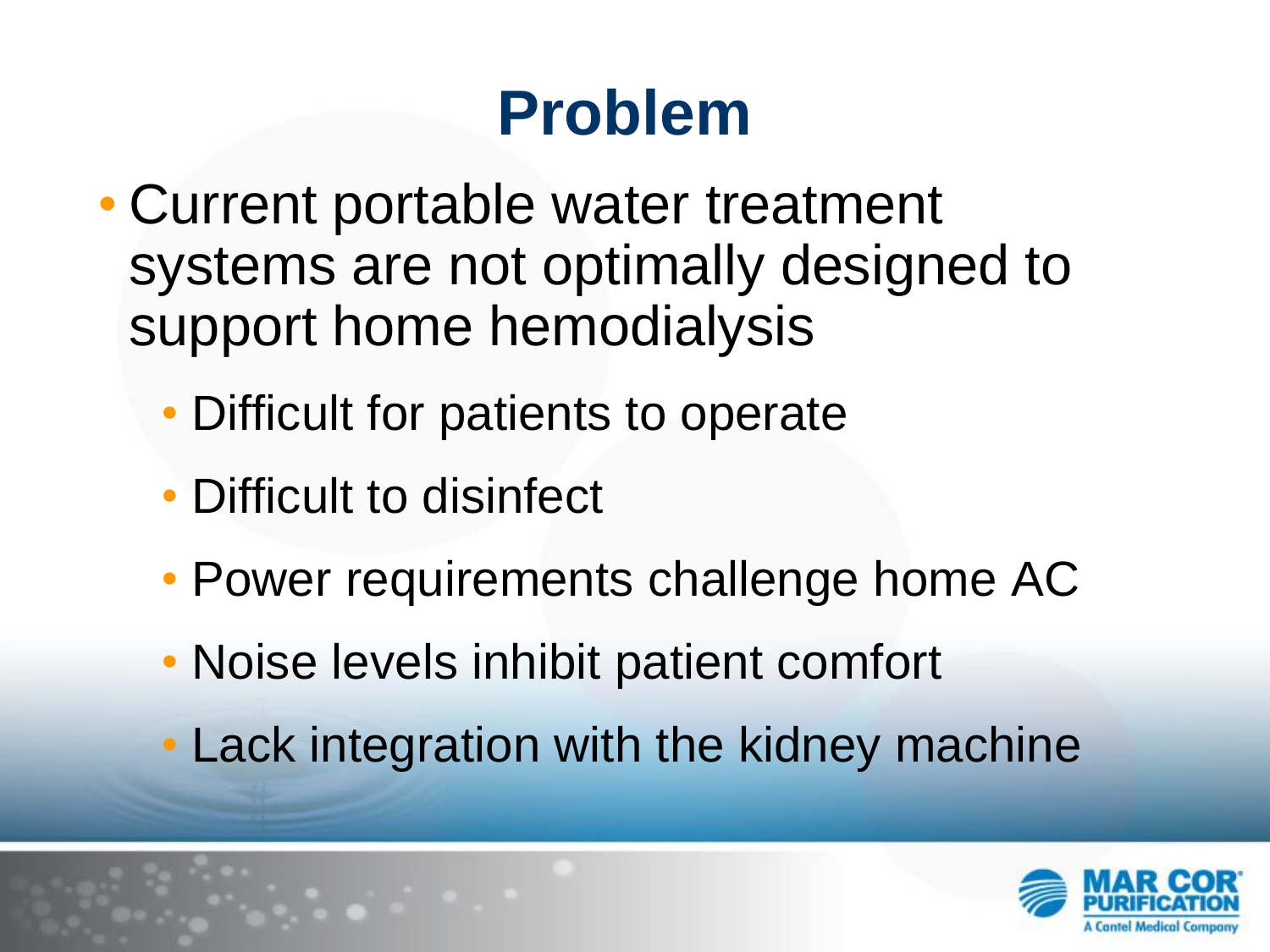### **Design Objective**

 Design a portable water purification system that provides a reliable supply of AAMI grade water, operates easily and quietly in the home environment, integrates seamlessly with the dialysis system and provides automated, consistent disinfection.

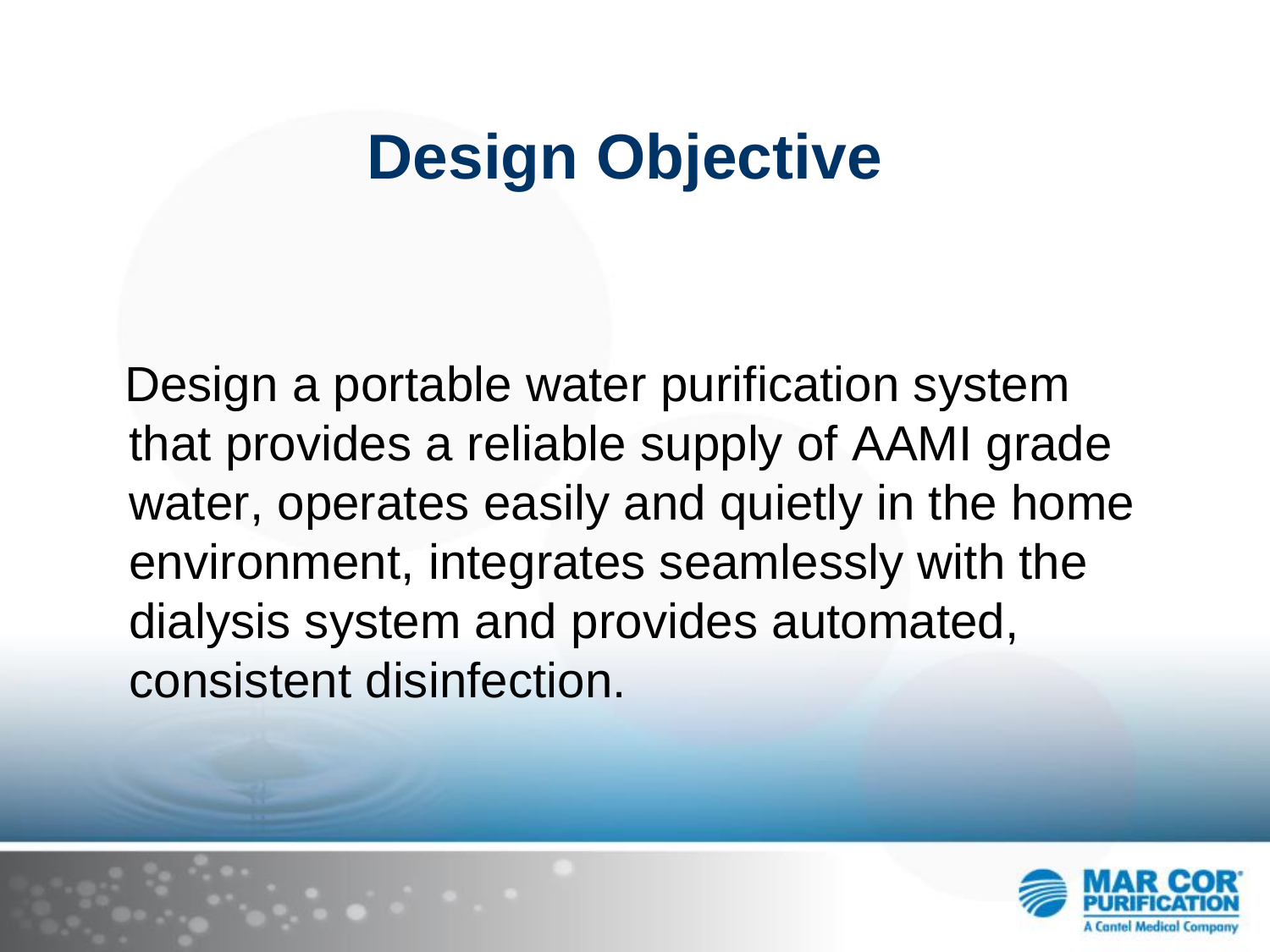# **Current Mar Cor Portables**



MHX Heat



WRO H Heat



Millenium Cold



WRO Cold

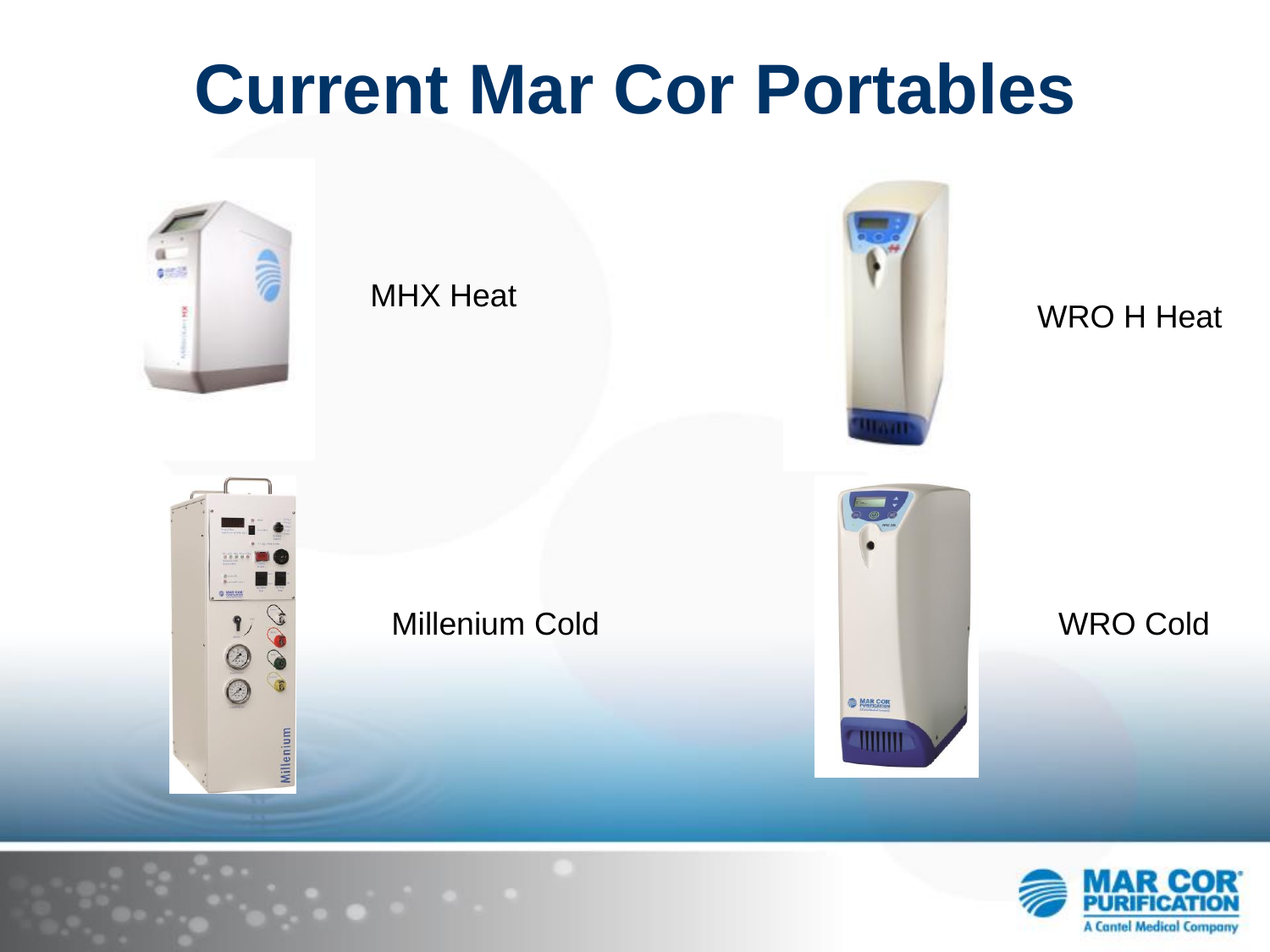# **Key Features of MHX**

- Consistent and reliable product water that meets AAMI standards.
- Environmentally friendly design includes high water recovery, low energy costs.
- Preprogrammed automatic heat disinfect cycle with system generated heated product quality water  $\infty$  80<sup>o</sup>C.
- Simple to use controls within a color LCD display.
- Internet compatible for remote monitoring and troubleshooting.
- Self contained troubleshooting screens and functions
- Isolated Heat Disinfection Capability
- Remote Monitoring of process critical screens
- Modular design for easy serviceability.
- Compatible with industry standard cleaning, disinfection and storage chemicals.

Quiet 50 decibels operation.

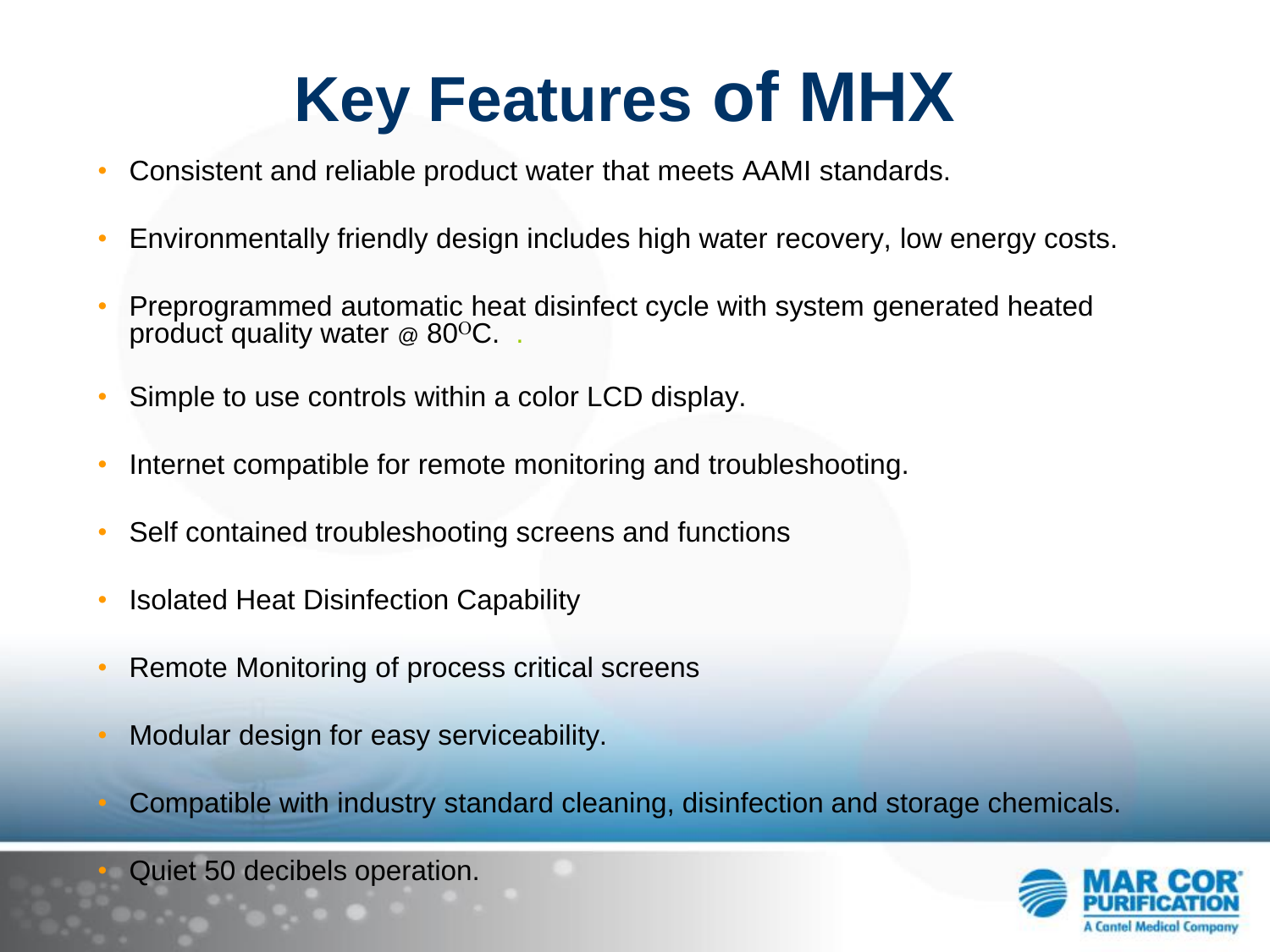## **General Information**

#### Specifications:

- 
- Temperature Range:  $40 100$ <sup>o</sup>F
- 
- 
- Recovery:  $\sim$  50%
- 
- \*Rating (quiescent): 0.2 amps
- \*Rating (normal): 3 amps
- \*Rating (heat cycle): 5 amps
- 
- Weight:  $\sim$ 70 lbs

• Water Production:  $0.50$  gpm (1.89 lpm) (1892 cc/min) @ 77 $\circ$ F

- 
- Inlet PSI: 15 100 PSI
	- Operating PSI:  $\sim$  150 PSI @ 77°F
		-

• Electrical: \*120V/240V, 60/50HZ, 1PH

- -
- 
- Dimensions:  $\sim 8"W \times 20"D \times 25"H$

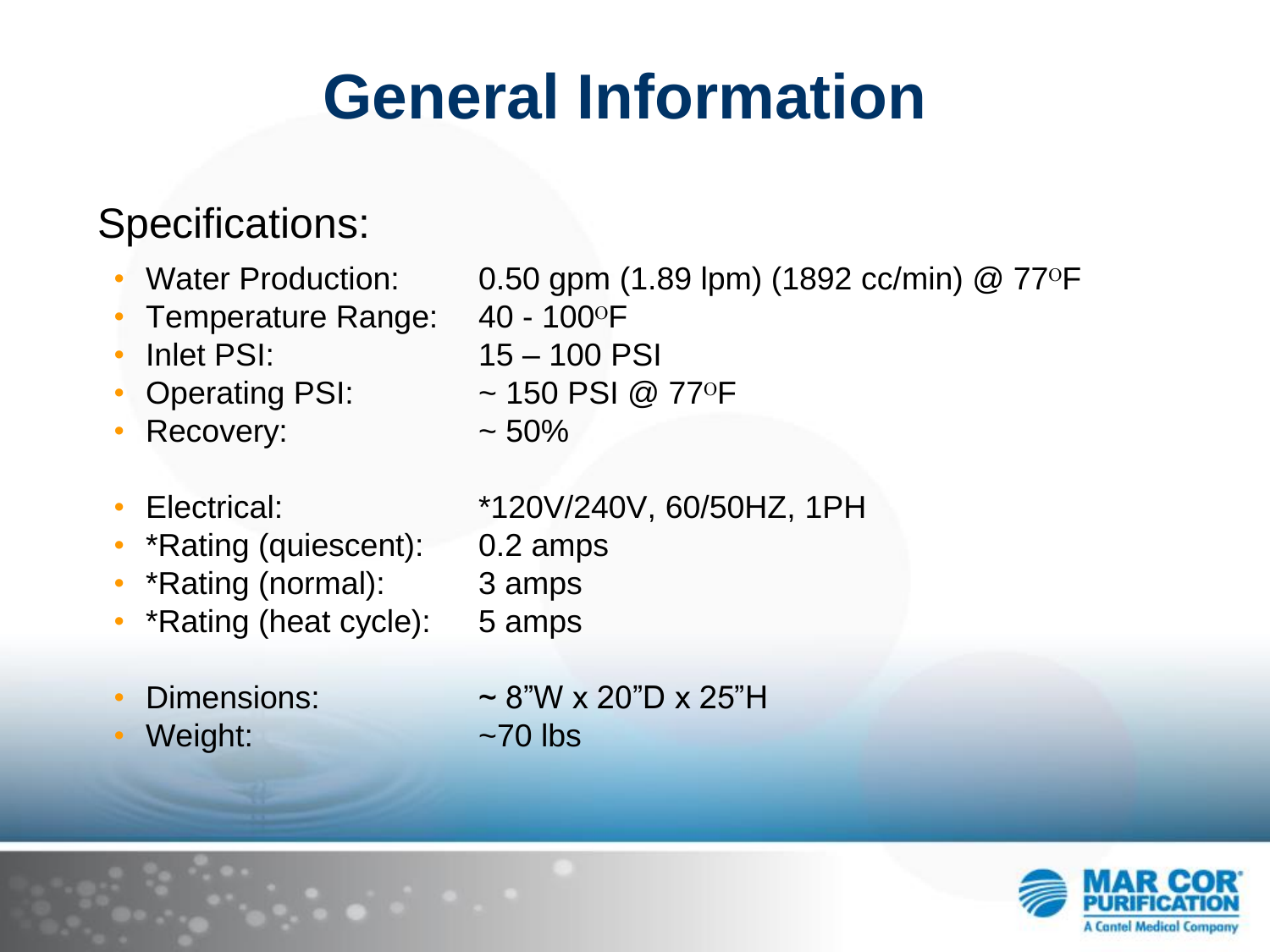### **General Information**

#### Specifications:

- Membrane: spiral wound, vinyl wrap heat tolerant design with a 95-99% rejection rate
- Controller: PLC & HMI Single Processor Package… - Displaying Key Operating Parameters - Audible and visual alarm indications
- Heat Disinfection Cycle:  $\sim$  3 hours
- Chemical Cleaning Cycle:  $\sim$  2-1/2 hours
- 

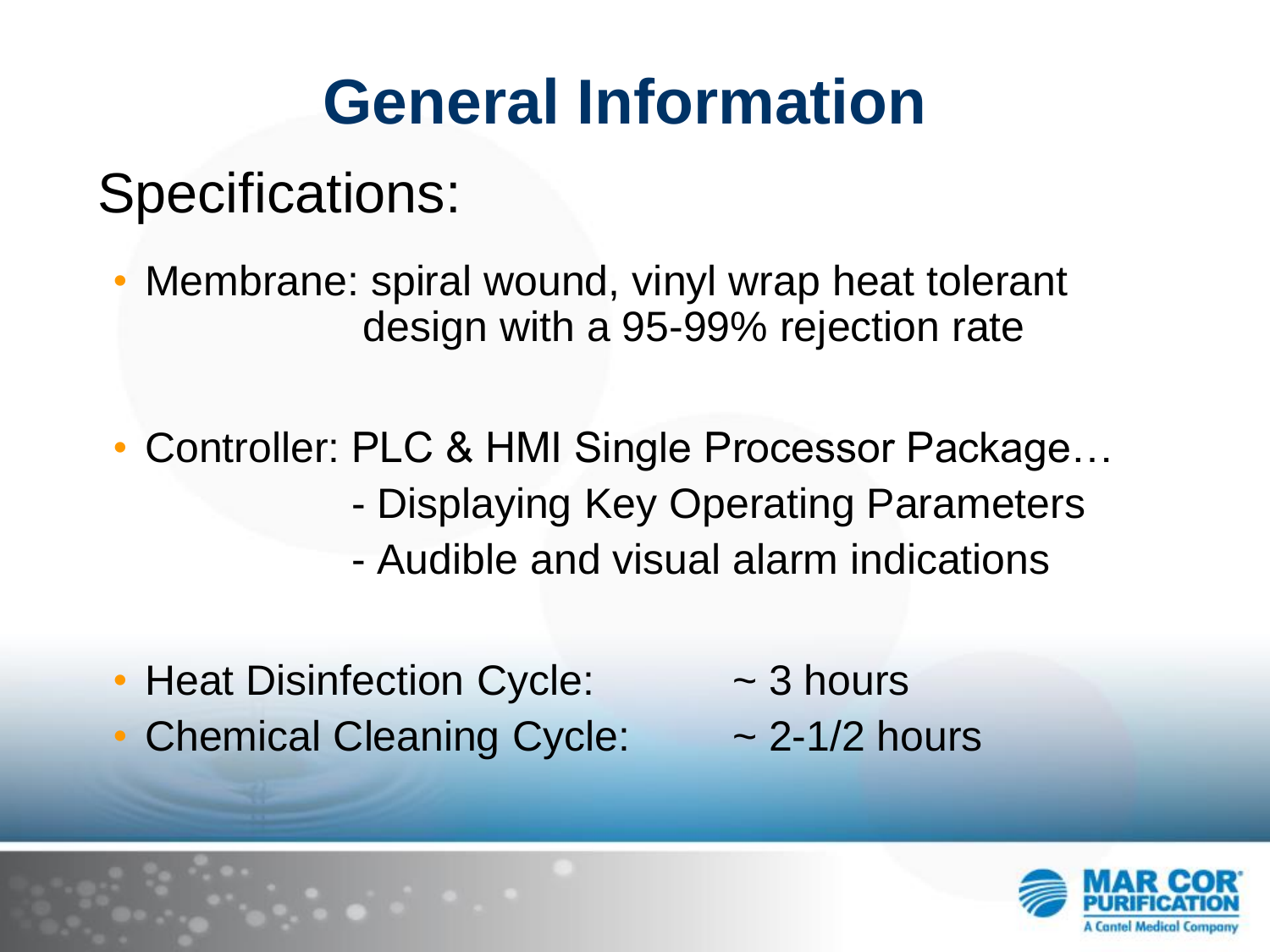#### **Machine Internals**



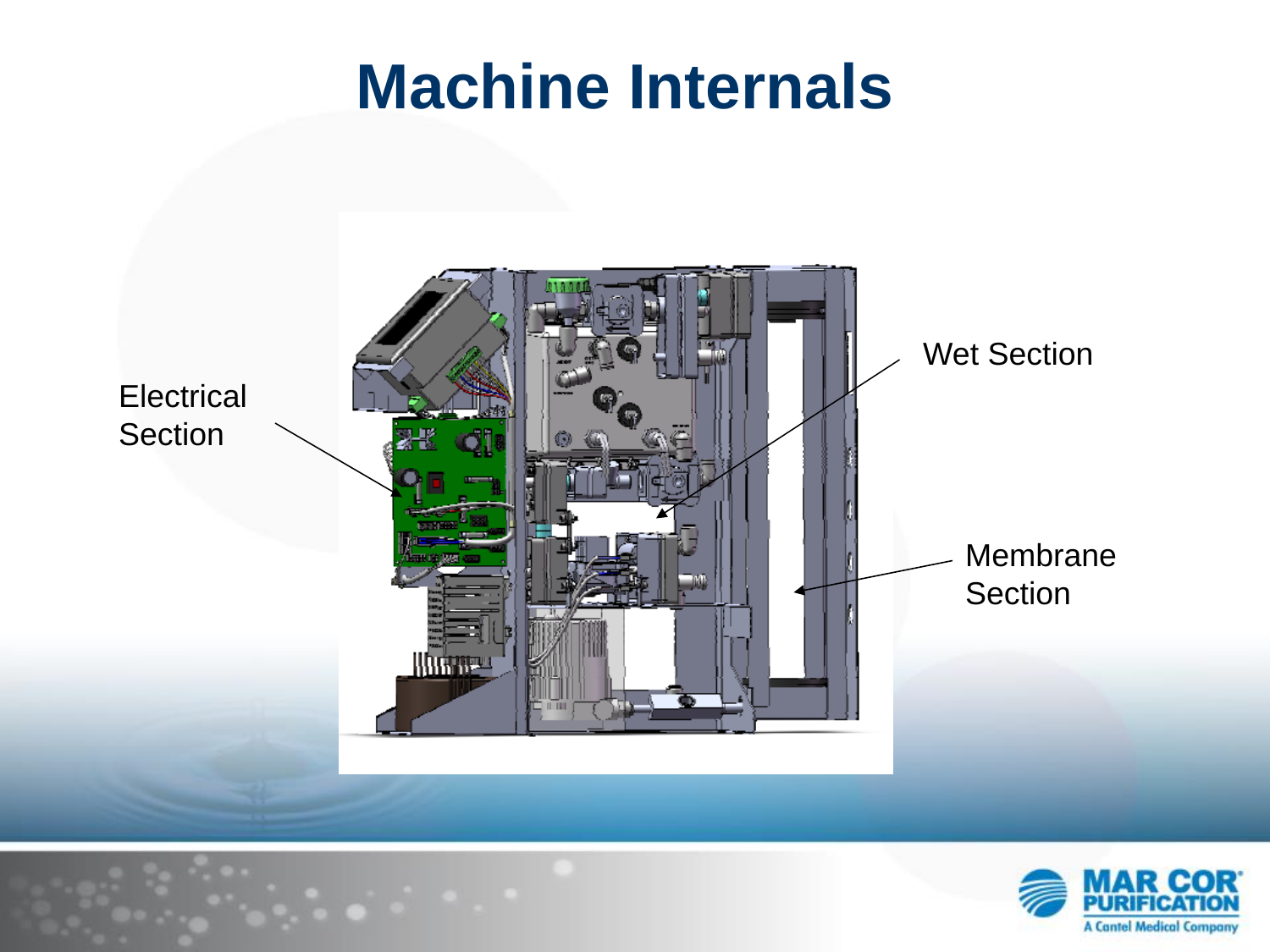#### **Manifold Block Assemblies**



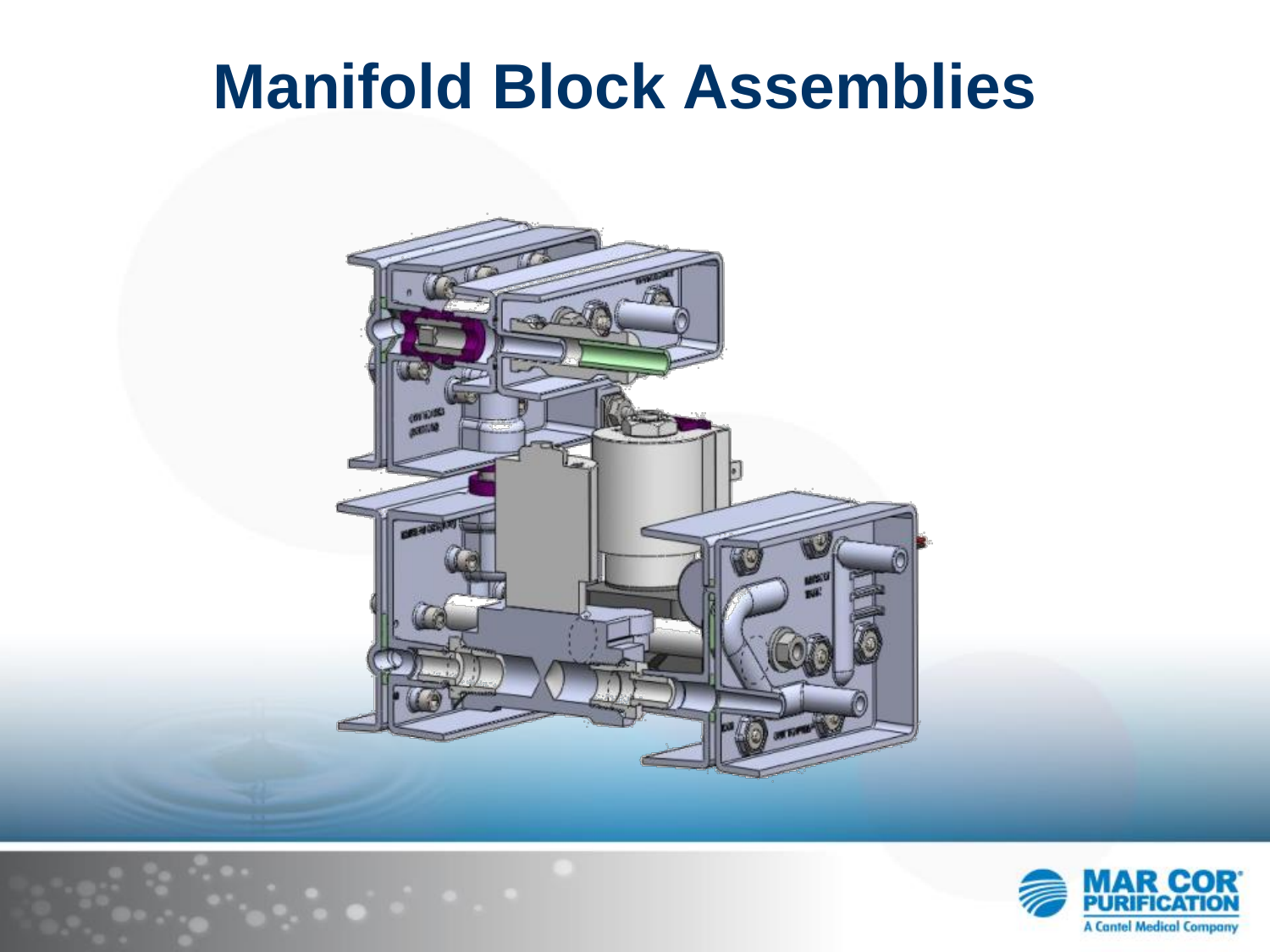#### **HMI Controller**



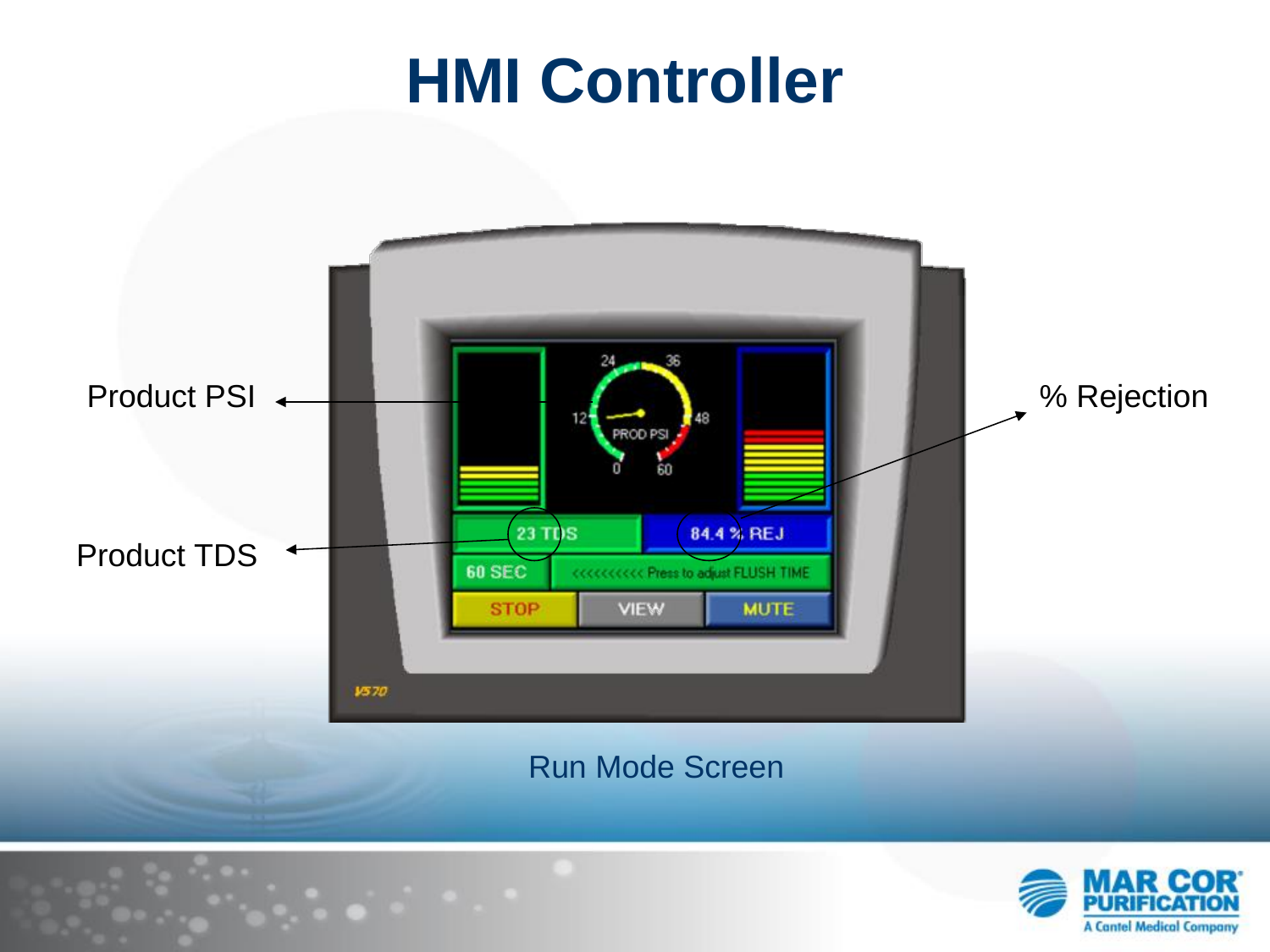#### **HMI Controller**



Chemical Mode Screen

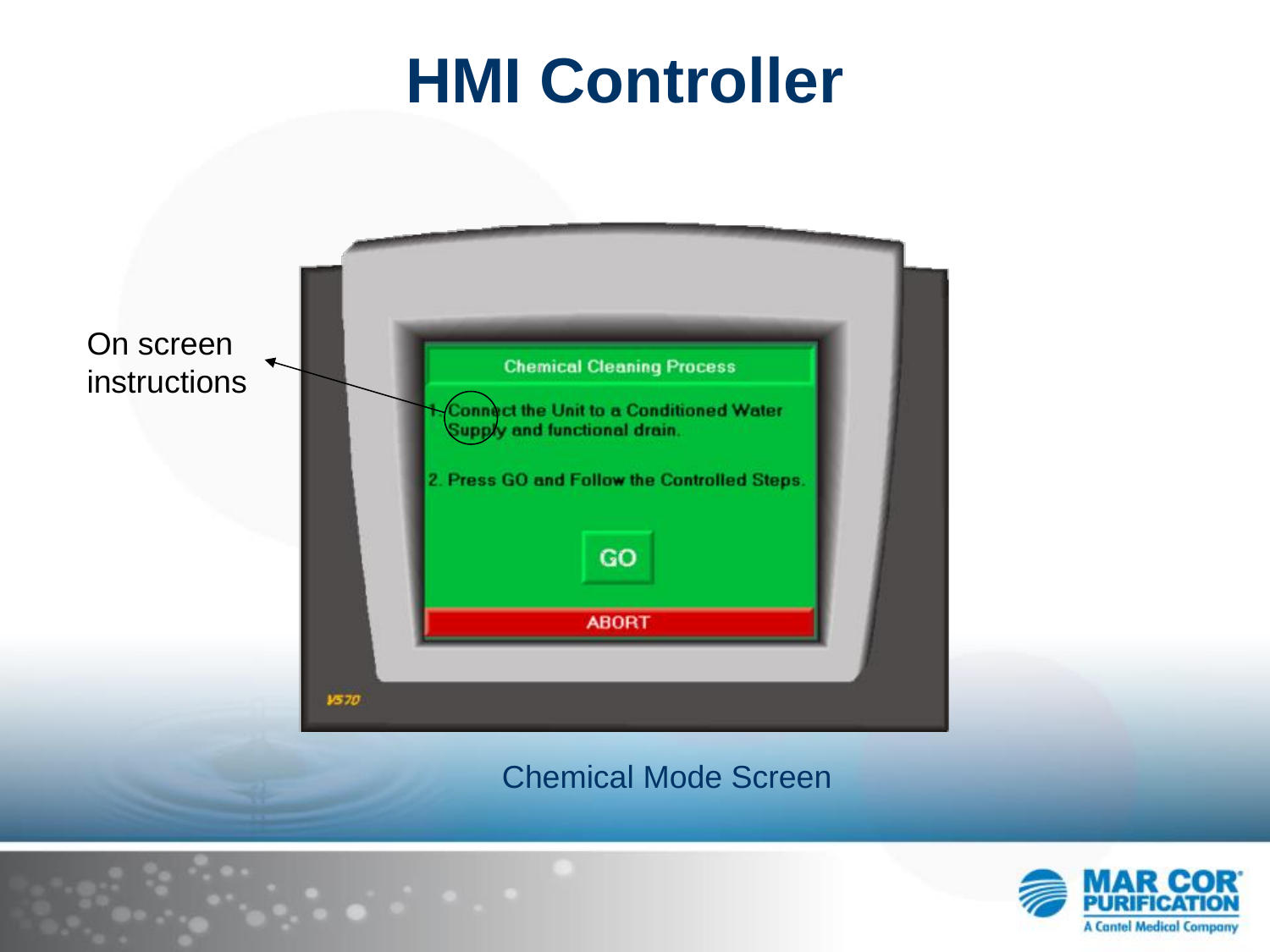### MHX on a cart